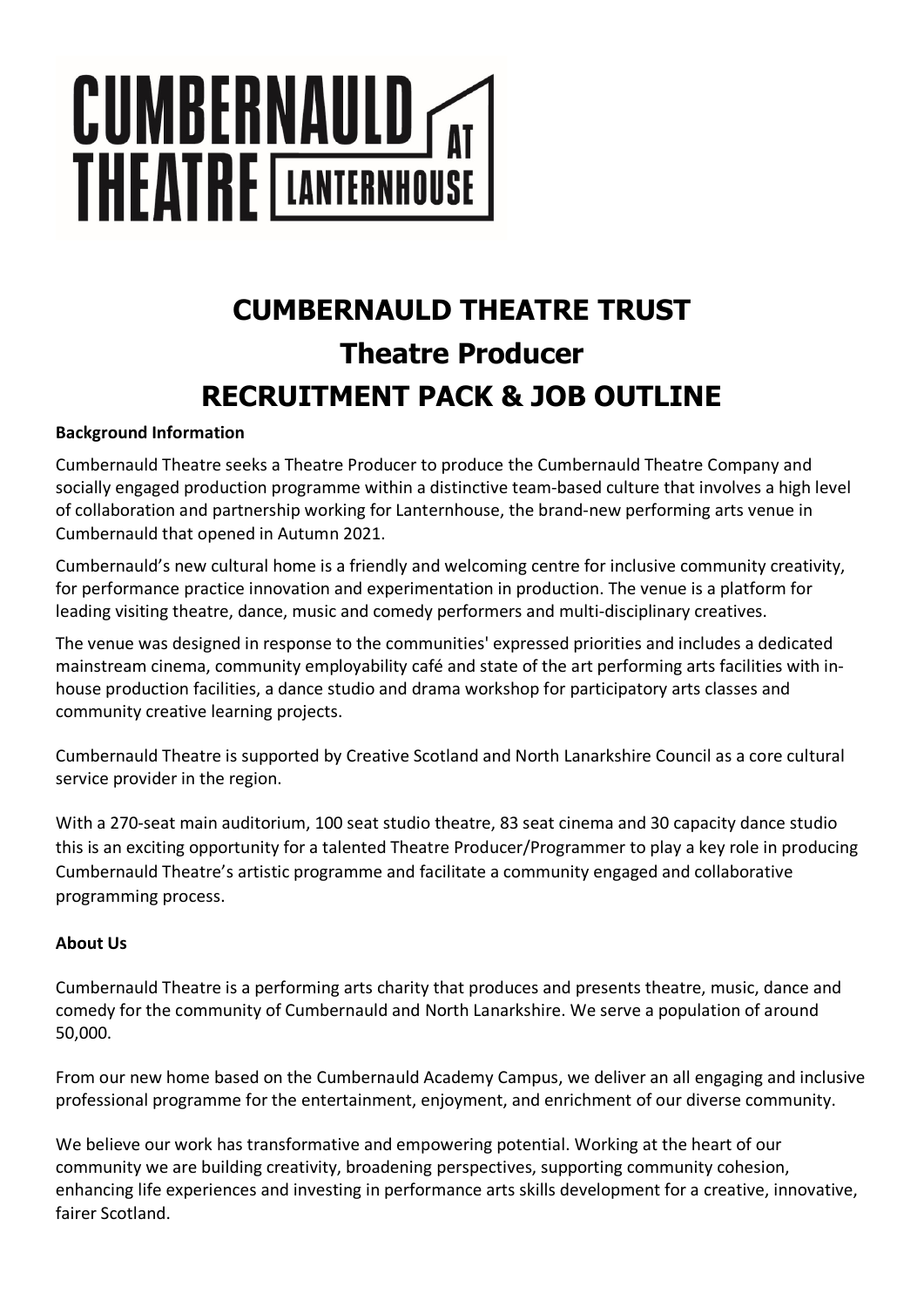# **Our Motivation**

Cumbernauld Theatre creates meaningful opportunities for artists, audiences and participants to connect, exploring the power of the arts to enrich and transform all our lives, enabling a life-long creative journey for individuals, families and groups from across all our communities.

# **Our Artistic Values**

- 1. Cumbernauld theatre is a home to wide-ranging and exciting cultural events for everyone. We offer inclusive experiences of the arts to our local community whether they come as audience members, participants, or change-makers. We provide a voice and platform for the people of Cumbernauld to explore and create with us and offer an open door to everyone wanting to make this happen.
- 2. We are proud to present innovative and engaging work on our stages. The work we commission and programme, ranges from risk-taking experimental new work, crossing artforms and boundaries, to reimaginings of more established texts and popular commercial pieces.
- 3. Our artistic direction champions voices from diverse and marginalised groups.
- 4. As an organisation we adhere to equitable practices, supporting fair work policies and open call recruitment approaches.
- 5. Environmental sustainability lies at the heart of everything that we do operationally and artistically.

### **Our Company Culture**

We will be proactive agents of change, showing clear community leadership, working in partnership, advocating for the transformative power of arts, with an environmentally responsible operating plan delivering a sustainable, community empowered, social enterprise-led cultural hub with long-term resilience.

Through collaborative working we aim to broaden our engagement of professional creative practitioners in producing and creative capacities; we aim to shift commissioning power, through a high quality consultative and collaborative process to our creative community, to deliver a strategy for commissioning that is reflective and responsive to local people.

We have an inter-disciplinary and multi-disciplinary approach in mind in developing the commissioning strategy with the aim to develop innovative new work that transcends traditional artform silos and conventional 'levels' of control.

We recognise that our new approach will:

- Employ **multiple Theatre Directors and Performance Arts Practitioners– improving equality of opportunity, diversity, access and inclusion**
- Deliver a **Community responsive artistic strategy**
- Develop through a **Collaborative process**

The collaborative mechanism that we are evolving to develop the community responsive artistic strategy and to manage productions is the **Artistic Programming Steering Group**.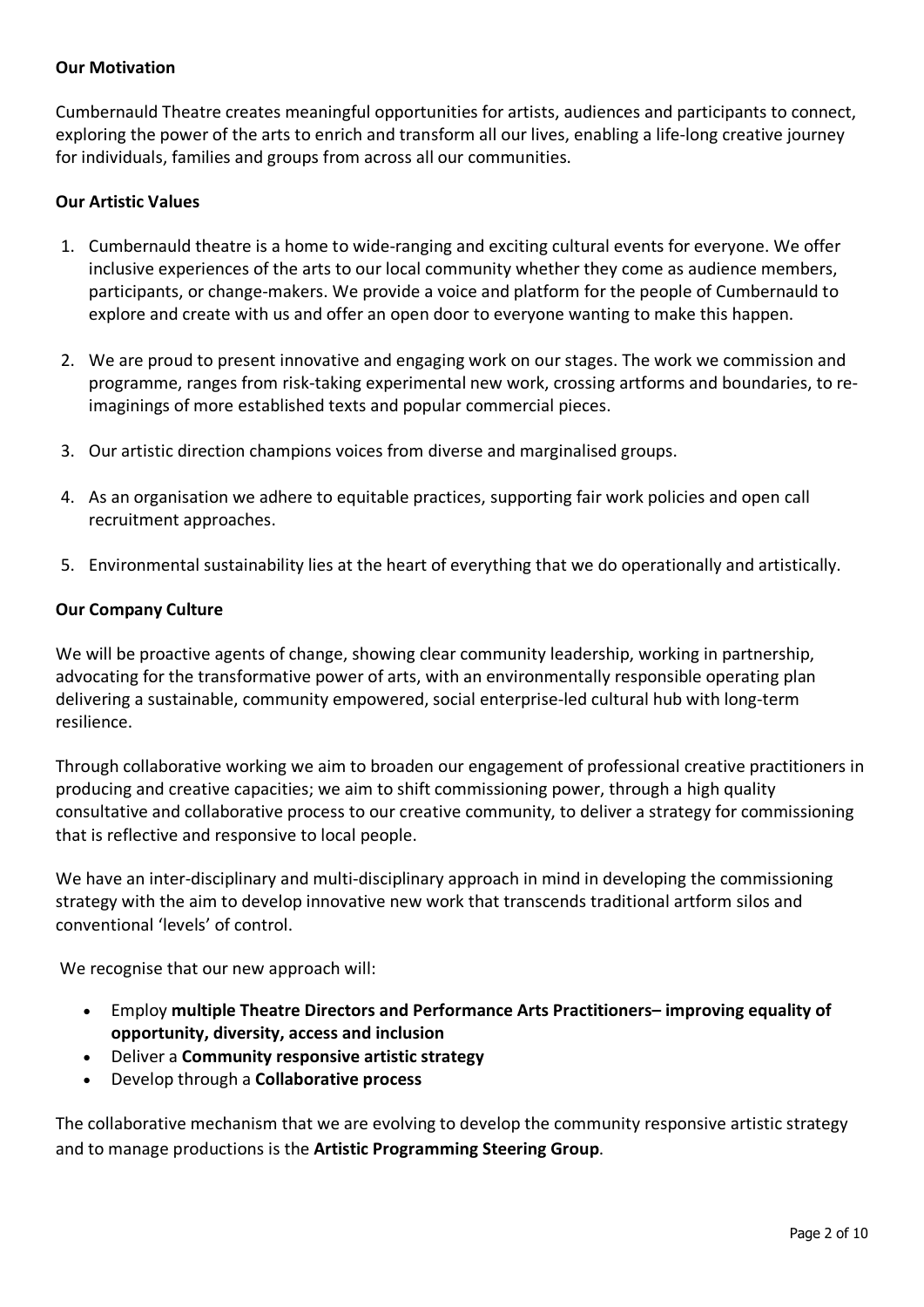The Theatre Producer will work collaboratively and in consultation with the **Artistic Programming Steering Group** and members made up of **Theatre Directors.** 

The group is made up of**:**

- Non-Executive Company Directors Board Members
- Chief Executive Officer
- Freelance Theatre Directors
- Programme Manager
- Communications and Engagement Manager
- Production and Technical Manager
- Community Engagement Manager



www.lanternhousearts.org info@lanternhousearts.org

Cumbernauld Theatre Trust Ltd is a Registered Company limited by guarantee No. SC066490 Scottish Charity OSCR Registered No. SC005050.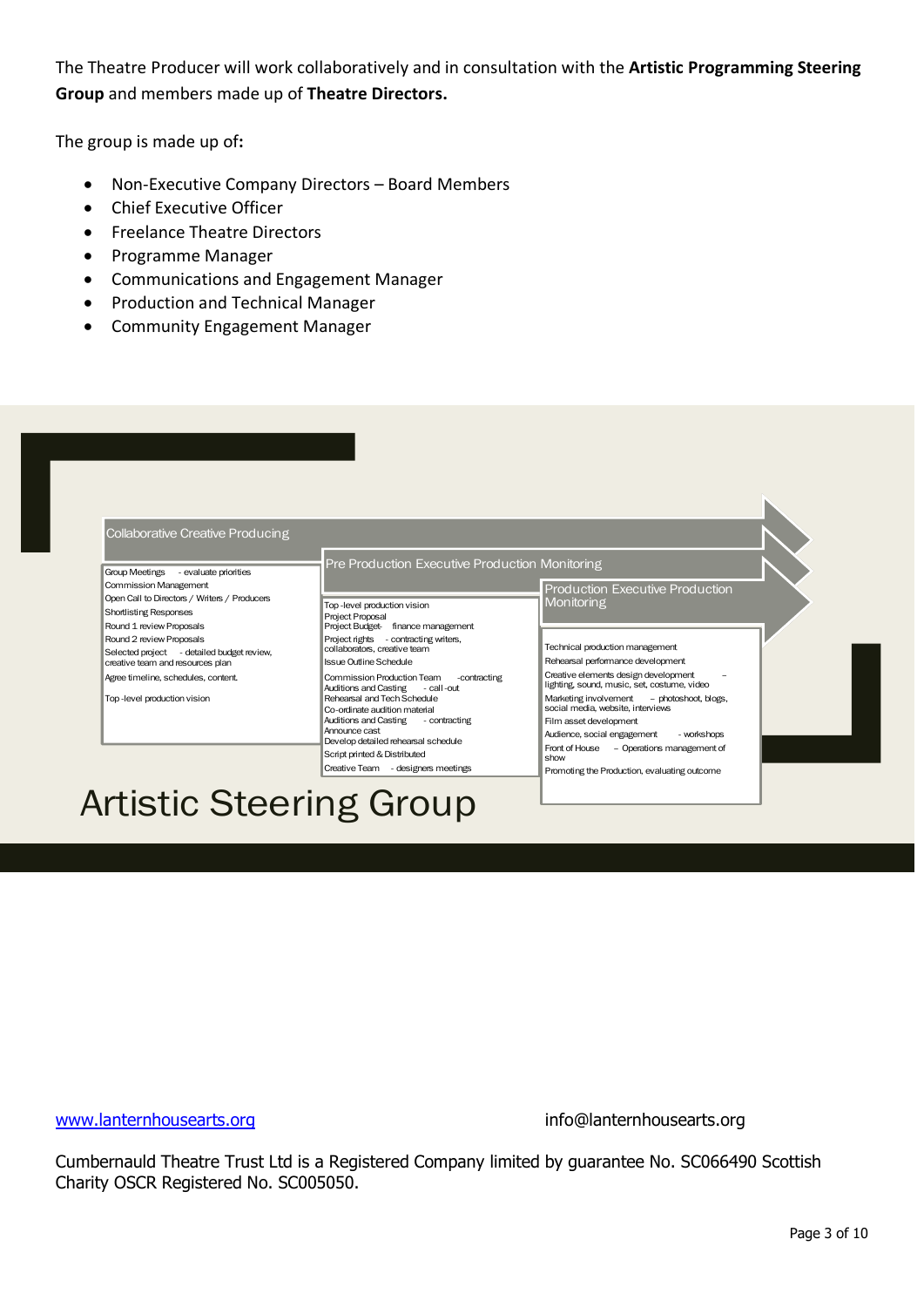# **CUMBERNAULD THEATRE TRUST**

# **Theatre Producer**

# **JOB OUTLINE**

#### **Job Purpose**

The Theatre Producer is a new role for the organisation. Please note that this is a new role for the organisation and different to the role previously advertised in January 2022.

The principal purpose of the post is to produce 4 in-house productions per year and a programme of community and socially engaged activities that is both reflective and responsive to our community and audiences.

The Theatre Producer will work closely with the CEO and Executive Producers for each production as well as reporting to and working with the Artistic Programming Steering Group (APSG). The APSG group is made up of Theatre Directors from the performing arts, Board members from the community and staff with related responsibilities. The role of this group is to develop a relevant and reflective set of priorities to steer artistic programming policy and serve in an Artistic Direction capacity to ensure the Artistic Strategy Values are delivered. Alongside the CEO the Theatre Producer will facilitate this process, to support the management and administration of productions and programme.

It is our ambition that the post-holder will produce, through a collaborative process, an appealing, engaging, and high-quality programme that cultivates existing, and reaches new audiences. The programme of work will reflect the objectives of key stakeholders such as the community, the arts sector, the funders such as Creative Scotland, North Lanarkshire Council and meet our responsive organisational planning targets as well as the strategic cultural ambitions of Scottish Government.

Ref: Recommendations for service design for 2022 to 2025 A socially engaged Performing Arts Strategy: Culture Croft, September 2021

An important part of the role will be to foster collaborative relations with professional artists and creative practitioners, with arts organisations, promoters, agents, supporting independent arts companies, and develop partnership with other arts and cultural enterprises.

The Theatre Producer will be responsible for negotiating key terms with creatives, agents, and producers, drafting contracts, managing production budgets and schedules, in line with the theatre's market and everevolving artistic policy priorities.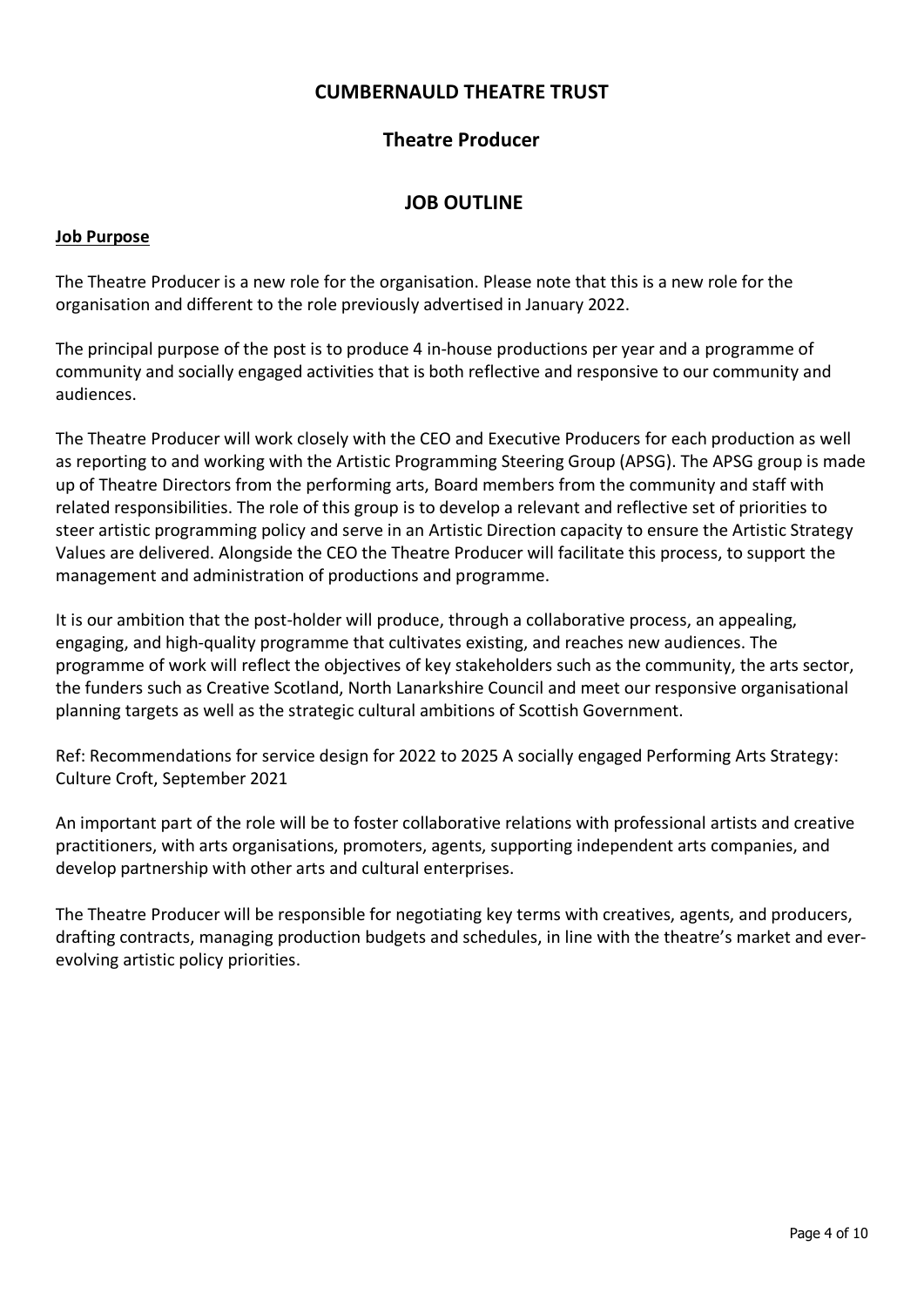# **Main Duties and Responsibilities**

# **Strategic**

To work with the Artistic Programming Steering Group and CEO in the formulation of annual and long-term Artistic Strategy and Project plans by:

- co-ordinating the process of commissioning production projects and the creative teams to realise them; Theatre Directors, Creative Designers, Performers etc.
- contributing relevant expertise to business planning for in-house production, Theatre working practices development, monitoring and evaluation reporting.
- bringing production and programming research and development proposals to the agenda, and by providing follow-up reporting.

# **Production Role**

- To produce work in compliance with the Company recruitment policy and procedures and programme commissioning approach decided by the CEO and Artistic Programming Steering Group
- To represent the theatre to external bodies in relation to growing the profile of the theatre and to extend the network of companies known to the Theatre
- To liaise with the Community Engagement Manager to develop appropriate activity to build our community engagement to work alongside or integral to in-house productions
- To work with the Communications and Engagement Manager to develop an appropriate strategy for the season of work produced and co-ordinate the content, images, design work creation etc. to support the Communications and Engagement Manager in all in-house programme publicity and promotion.
- To oversee the effective delivery of a production from inception to returns with particular responsibility for rights management, contracting, co-ordinating casting and creative team, scheduling and rehearsal support, budget management and reporting, co-ordination in the venue with FOH Operations.
- To ensure that projects running through the theatre are as per the agreements laid out in contracts and that they adhere to and are congruent with the artistic objectives outlined within the artistic policy of the Theatre and relevant brief agreements. (e.g. that if people are contracted to produce a show for young people that is what they produce)
- To co-ordinate all production company departments ensuring smooth running of a production in terms of staff, creative freelancers and cast liaisons and communication.
- To represent the theatre management as a key contact for creative freelancers, cast or companies engaged in a production
- To develop/maintain systems for report and management of macro elements of production and budget including but not exclusive to: tracking spend, rehearsal and show reporting systems, up-todate Theatre Practice handbook, ensuring all freelance creatives and contracted staff are working in accordance with the Company Terms and Conditions and HR systems for disciplinary and complaint, first aid protocols, building and ops liaison and facilitation, marketing & FOH liaison, space booking/management, minuting of production meetings.

### **Producing Duties**

• To provide day-to-day management of the producing function: supporting the commissioned Executive Producers, Theatre Directors and Technical Management Team, Community Engagement, Operations Staff and Marketing, in ensuring that all work at Cumbernauld Theatre is produced and presented with high quality production values and in line with our values for community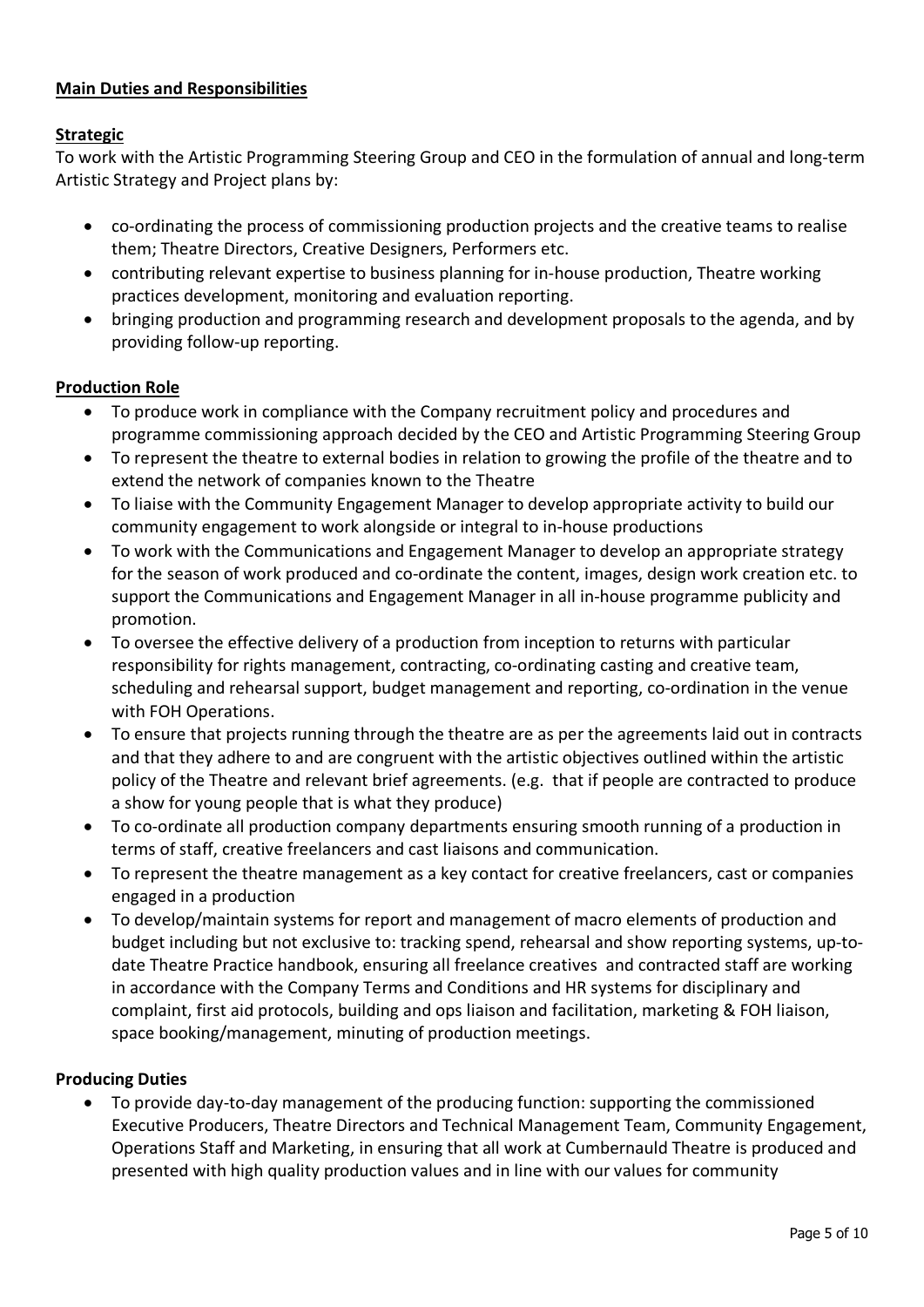engagement and EDI, digital innovation, integration, creation and dissemination, risk-taking, experimentation, environmentally conscious.

- To manage relationships with co-producers, to work with the CEO/Exec Producer on negotiations of contracts with companies, venues, creative appointments, writers' commissions (where appropriate) and the engagement of actors.
- To liaise with the Artistic Programming Steering Group, CEO/Exec Producer, commissioned Theatre Directors and casting agents on the management of casting for productions, carrying out all availability checks, arranging meetings and putting in offers (availability checks and arranging meetings where necessary).
- To draw up rehearsal, production and performance schedules for all Cumbernauld Theatre productions and projects, liaising with the Communications and Engagement Manager on guest and press events.
- To negotiate preparation and manage detailed budgets for individual productions across each season.
- To work across the organisation's Staff Teams structure maintaining strong communications for coordination of effective operations, finance, communications, and customer engagement in relation to production management.
- To anticipate and manage artistic needs within the constraints of schedules and budgets.
- To support commissioned Theatre Directors in identifying appropriate members of creative teams.
- To work with the CEO/Exec Producer in contracting all freelance production crew, or Operations Director for contracted staff.
- To collaborate with the Production and Technical Manager to ensure that the produced theatre programme has the relevant technical support.
- To act as the key contact for communications between staff teams in the day-to-day management of productions and to ensure efficient operation across the creative programme, between finance, operations, production and technical, marketing and administration.
- To attend all Programme and Marketing meetings and Operations meetings as necessary.
- With the CEO/Exec Producer, Production and Technical Manager and in collaboration with the commissioned Theatre Directors, to monitor and authorise all production related expenditure, ensuring overspending does not occur.
- To collaborate in Production and Technical Management Teams producing meetings.

# **Communications and Engagement**

- To manage and attend all company hospitality events, including rehearsal drinks, preview drinks and end of run drinks.
- To assist in the co-ordination and maintenance of the company's guest and press event invitation list, alongside the Communications and Engagement staff.
- To assist in the management of company guest and press events, alongside the Communications and Engagement staff.
- To manage house-seat requests and co-ordinate them with Box Office.
- To attend previews, including tech notes sessions, preview meetings, guest and press events and last nights, as well as any other company events as required.

# **Digital**

• To manage digital distribution of production assets on a range of scales and support commercial transfers of the Company's work across all media, as required.

# **Community Engagement**

• To work with the Community Engagement Manager to promote socially engaged practice in our programme and opportunities for community engagement.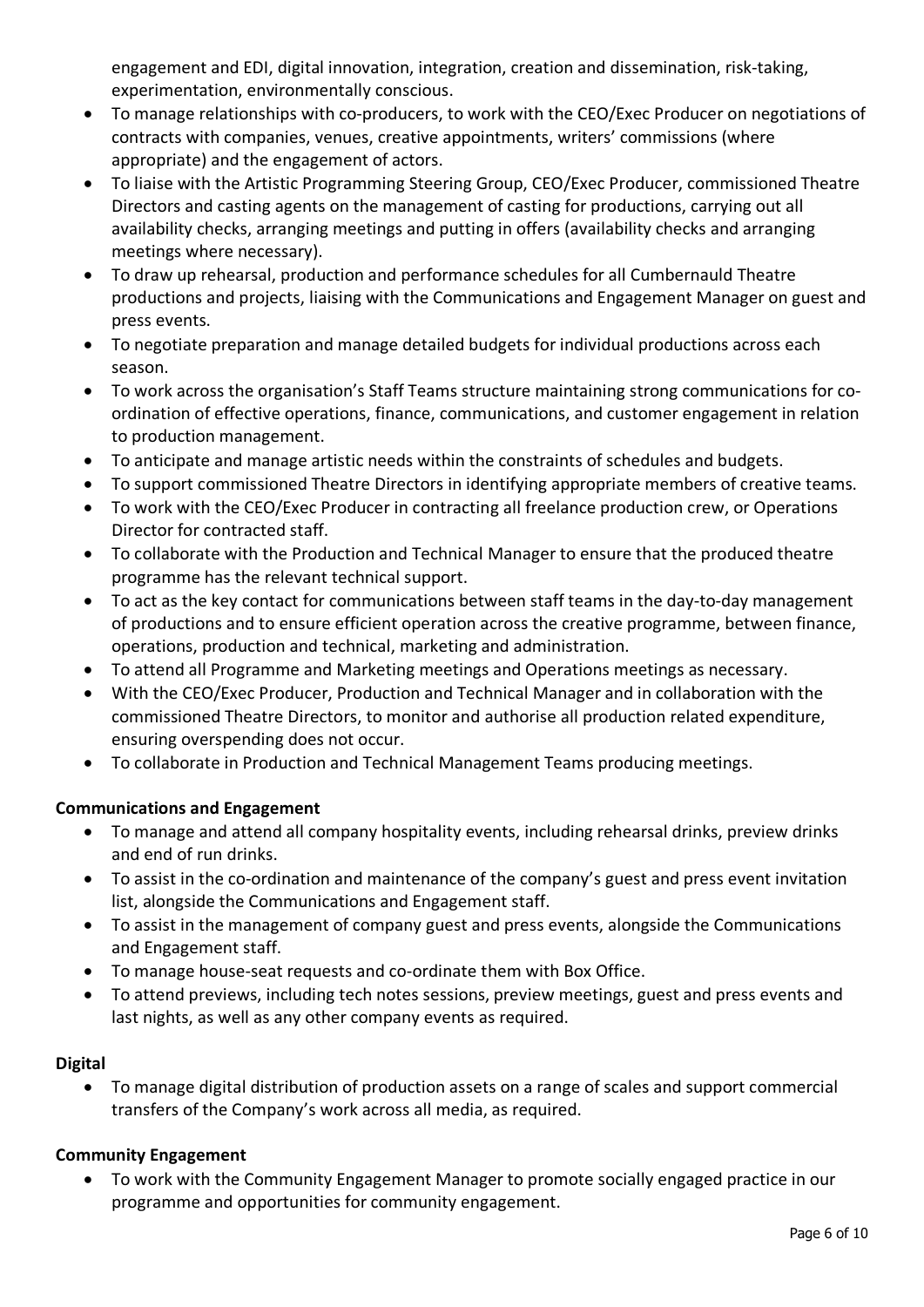- To collaborate on the development and production of community engagement events and activities as appropriate to encourage community members to experience and be involved with Cumbernauld Theatre's work. Deliver equalities, inclusion and diversity activities that are codesigned with the target group participants.
- To ensure appropriate support from the wider producing and production team as appropriate.

# **Staff Management and Resource Management**

- To manage and control all budgets relevant to the in-house production department, contributing to fundraising and development initiatives and applications where required.
- Support the CEO in the annual setting of appropriate financial targets for produced work and manage budgets with quarterly review in order to achieve these.
- To support the Production and Technical Manager in the management of in-house technicians, by ensuring that their time is planned and allocated to support productions through effective scheduling.
- Direct project management of the commissioned producing teams for each production, co-ordinate teams of freelance production managers and assistants, stage management, designers and technical staff.
- To keep up to date with developments and research in producing practice, relevant to the creative industries and where relevant, draw upon such information in planning and programming strategies.

### **General**

- To plan, attend and have a co-presenting role at read-throughs, sharings, Preview, Press, guest and supporters' and other Cumbernauld Theatre events as required
- Attend Artistic strategy development group meetings and Operations meetings as requested by the CEO.
- Prepare quarterly reports for the CEO that can be shared at a Board level.
- Actively develop and implement green policies and practices for the department
- Adhere to, and actively contribute to, the Cumbernauld Theatre policies, including Equalities (diversity, access, equal opportunities), Environmental and Health & Safety. To promote, develop and comply with our policies and practices to lessen the environmental impact of Cumbernauld Theatre.
- To maximise income and minimise expenditure wherever possible, without jeopardising the quality of the work or the reputation of the Cumbernauld Theatre
- To act always in the best interest of the Cumbernauld Theatre
- Any other duties as reasonably required

# **Skills and Knowledge**

### **Essential Motivation**

- An affinity for the mission, vision and work of the Cumbernauld Theatre and a passion to play a key role in shaping and achieving the theatre's success.
- An interest in the social, cultural and financial context within which the Cumbernauld Theatre operates.
- A genuine and demonstrable commitment to maintaining the broadening of cultural diversity and access across all areas of Cumbernauld Theatre.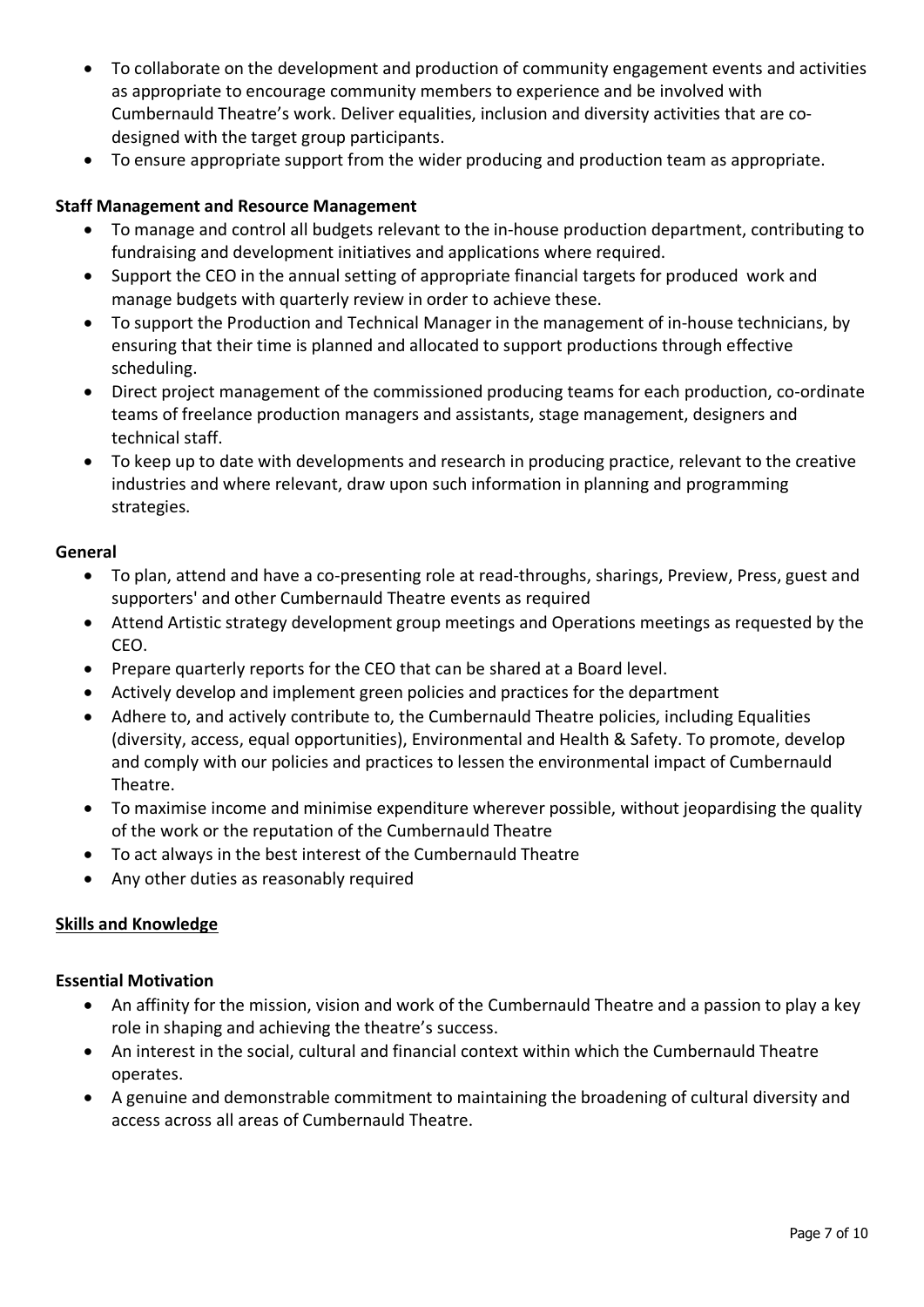# **Essential Production Management Experience**

- Senior experience of 3yrs plus gained within a producing theatre company or venue.
- Experience of budget management and financial control for theatre productions of at least £80,000*.*
- Experience as Producer of new performance work for stage and digital.
- Experience of working directly with creative teams and facilitating artistic processes across multiple disciplines.
- Experience of contract negotiation with agents and artists and a good working knowledge of relevant contracts that adhere to Theatre working practice best practice principles (as per organisations listed below), ability to manage risk, health and safety, protect data, control IP rights, safeguard etc.

## WE SUPPORT THE PRINCIPLES OF THE FOLLOWING ORGANISATIONS:

- Association of British Theatre Technicians
- Association of Lighting Designers
- BECTU
- Casting Directors Guild
- Equity
- Federation of Scottish Theatre
- ITC
- Musicians' Union
- One Dance UK
- Writers' Guild of Great Britain
- Experience of partnership working across arts organisations and non-arts organisations. A successful track-record of building artistic and creative or commercial partnerships; copresentation, or co-productions, multi-agency joint working.

### **Essential Production Management Skills**

- A thorough understanding of the production process.
- Excellent organisation and planning skills with proven ability to work flexibly under pressure, collaboratively, to prioritise and to meet deadlines.
- An open, honest, personable professional, invested in the work, with effective and persuasive communication skills.
- Experience of project managing a team.
- Excellent administration and IT skills.

### **Desirable (but not essential) qualities, skills and experience:**

- Knowledge/experience of digital producing and distribution
- Knowledge/experience of socially engaged arts practice.
- Productive and wide-ranging contacts in the theatre sector.
- A positive attitude with a high level of self-motivation and ability to work on own initiative and collaboratively.
- A problem solver, solution finder.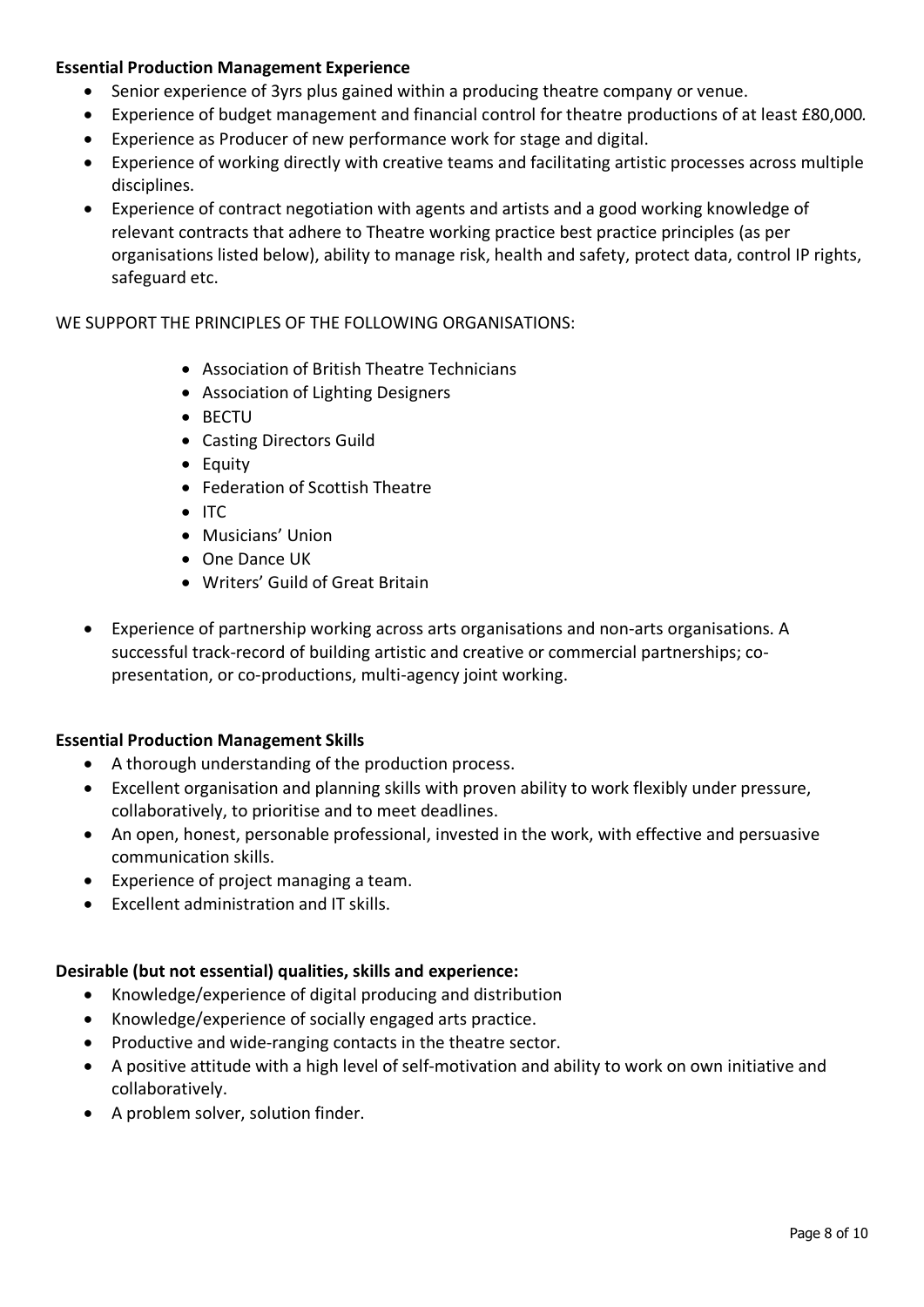# **Desirable Knowledge**

- Proven understanding of equality, diversity and inclusive practices and policies within a community services and engagement context.
- Understanding of the wellbeing economy.
- Knowledge of Creative Learning and Community Engagement approaches for theatre and performance arts.
- Relevant arts qualification.

# **Other Essential Information**

• Due to the nature of this post, the post-holder will be required to pass an enhanced Disclosure Scotland background check.

| <b>Terms and Conditions</b>                                                                                                                                                                           |                                                                                                                                                                                                                                                                                                                                                                                                                                              |
|-------------------------------------------------------------------------------------------------------------------------------------------------------------------------------------------------------|----------------------------------------------------------------------------------------------------------------------------------------------------------------------------------------------------------------------------------------------------------------------------------------------------------------------------------------------------------------------------------------------------------------------------------------------|
| Title of Post:                                                                                                                                                                                        | <b>Theatre Producer</b>                                                                                                                                                                                                                                                                                                                                                                                                                      |
|                                                                                                                                                                                                       |                                                                                                                                                                                                                                                                                                                                                                                                                                              |
| Salary:                                                                                                                                                                                               | £30,000 per annum                                                                                                                                                                                                                                                                                                                                                                                                                            |
| Hours:                                                                                                                                                                                                | Full-time hours are 35 hours per week (exclusive of meal breaks) any 5 days out of 7, to<br>include evening and weekends. Additional hours during busy periods may be necessary<br>to fulfil the requirements of the role. No additional salary will be paid for weeks that<br>require additional hours, however time off in lieu for extra hours worked will be given<br>wherever reasonably possible. These must be authorised in advance. |
| Contract:                                                                                                                                                                                             | Permanent, with a six-month probationary period.                                                                                                                                                                                                                                                                                                                                                                                             |
| Holiday Entitlement: 25 days per annum (increases by 30 days on completion of 5 years' service) plus 9 Public<br>holidays, 4 of which are fixed and 5 that can be taken flexibly by mutual agreement. |                                                                                                                                                                                                                                                                                                                                                                                                                                              |
| Pension:                                                                                                                                                                                              | CTT operates an auto enrolment scheme to which both employee and CTT will make<br>monthly contributions. The employee has the option to opt out of the scheme if<br>preferred.                                                                                                                                                                                                                                                               |
| Right to Work:                                                                                                                                                                                        | The successful applicant will be required to provide documentation under the<br>Immigration, Asylum and Nationality Act 2006                                                                                                                                                                                                                                                                                                                 |
| References:                                                                                                                                                                                           | Offers of Employment are subject to the receipt of references that are satisfactory to CTT.                                                                                                                                                                                                                                                                                                                                                  |
|                                                                                                                                                                                                       | Additional Benefits: A staff discount scheme applies to all employees for performances and the café.                                                                                                                                                                                                                                                                                                                                         |
| Notice period:                                                                                                                                                                                        | 1 Month                                                                                                                                                                                                                                                                                                                                                                                                                                      |
| Location:                                                                                                                                                                                             | Cumbernauld Theatre shares a large office space, hot-desking facilities and a meeting<br>room in Lanternhouse on the Cumbernauld Academy Campus with NLC, the company's<br>staff accommodation is available for the postholder to work on site. The work pattern<br>can be flexible, hybrid working with home working can be agreed on contract.                                                                                             |